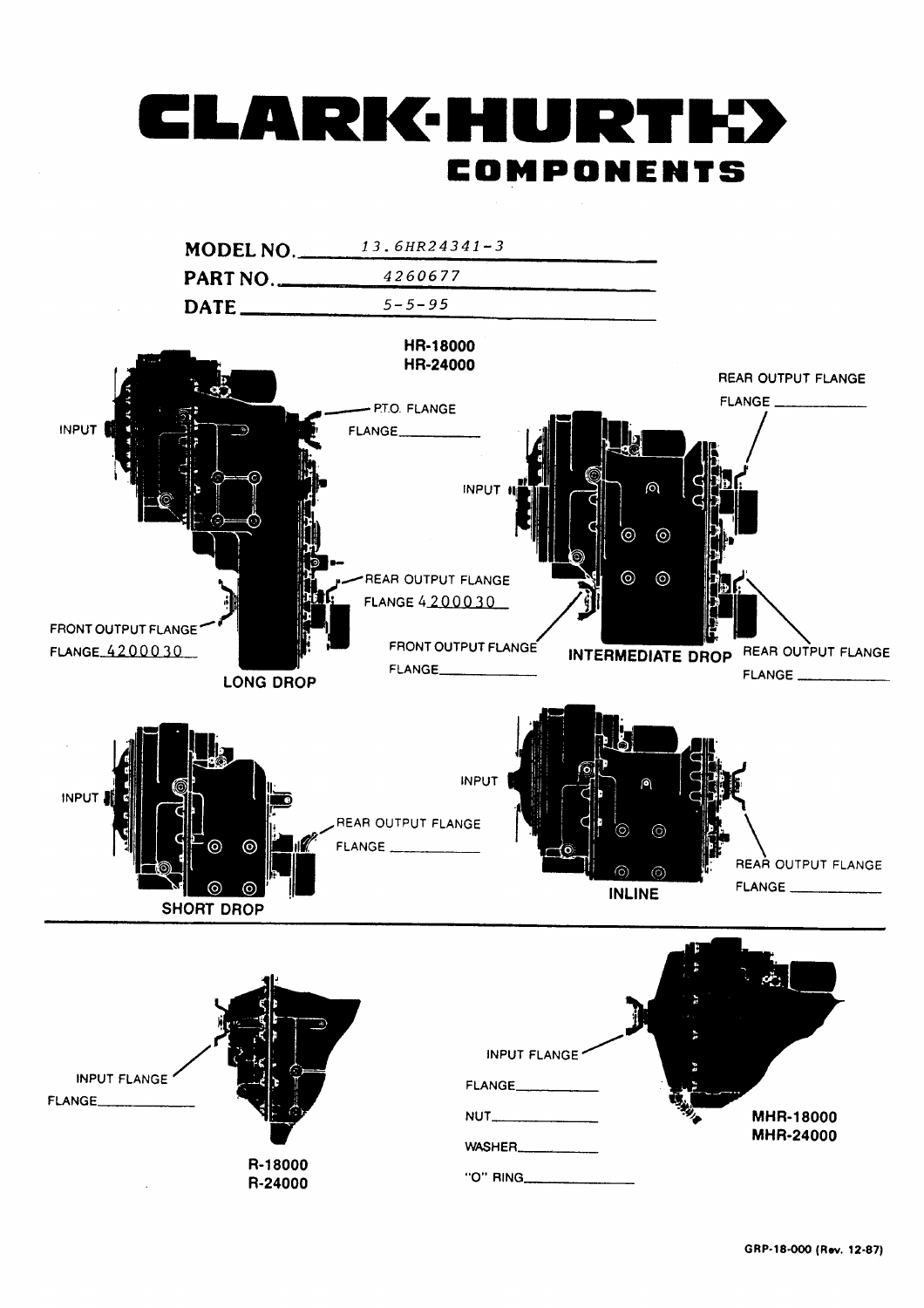

لتوليدت

 $\ddot{\phantom{0}}$ 

24000 **CONVERTER HOUSING GROUP** 



ولمعدات وبالا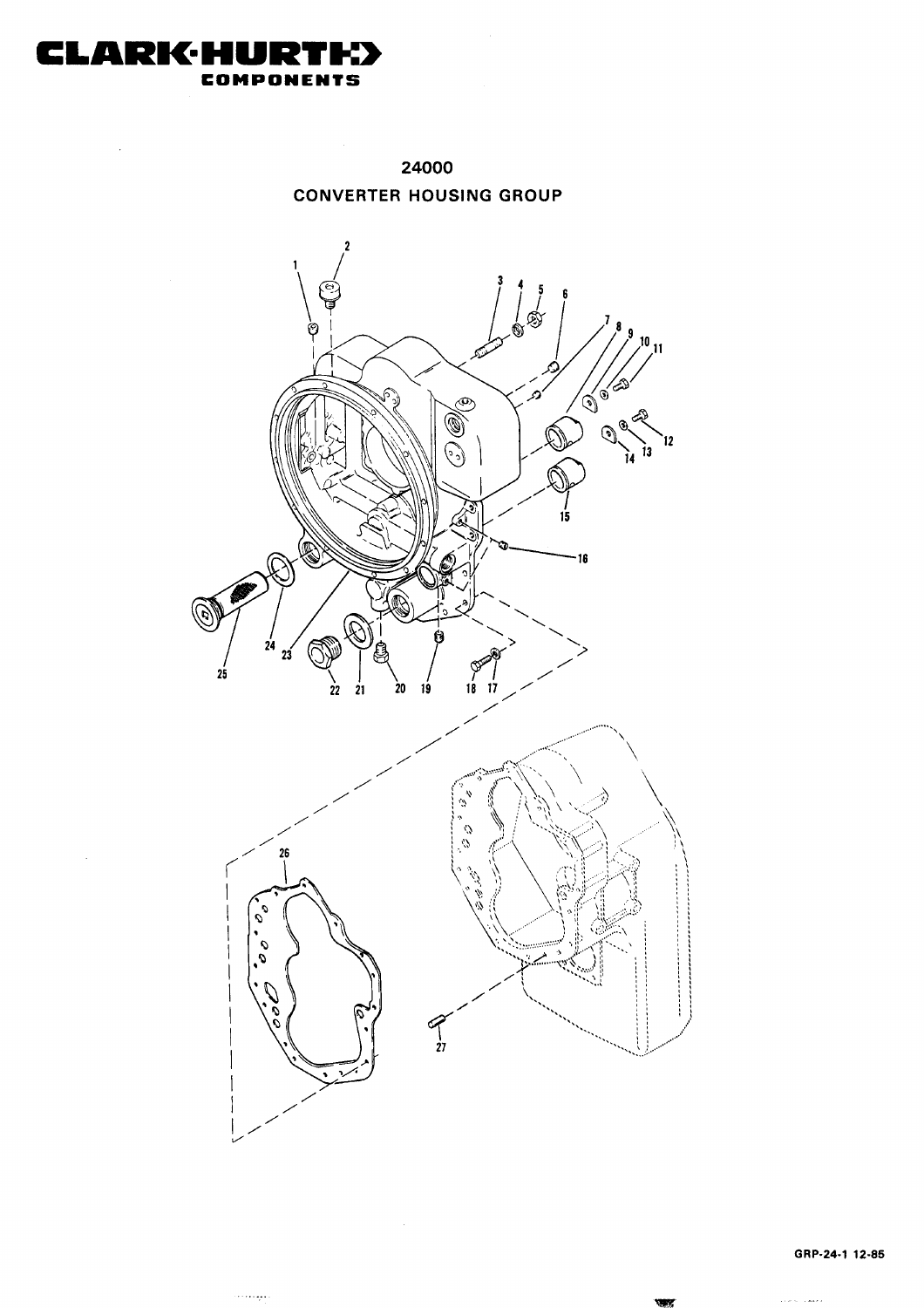

 $\ddot{\phantom{a}}$ 

 $\overline{\phantom{a}}$ 



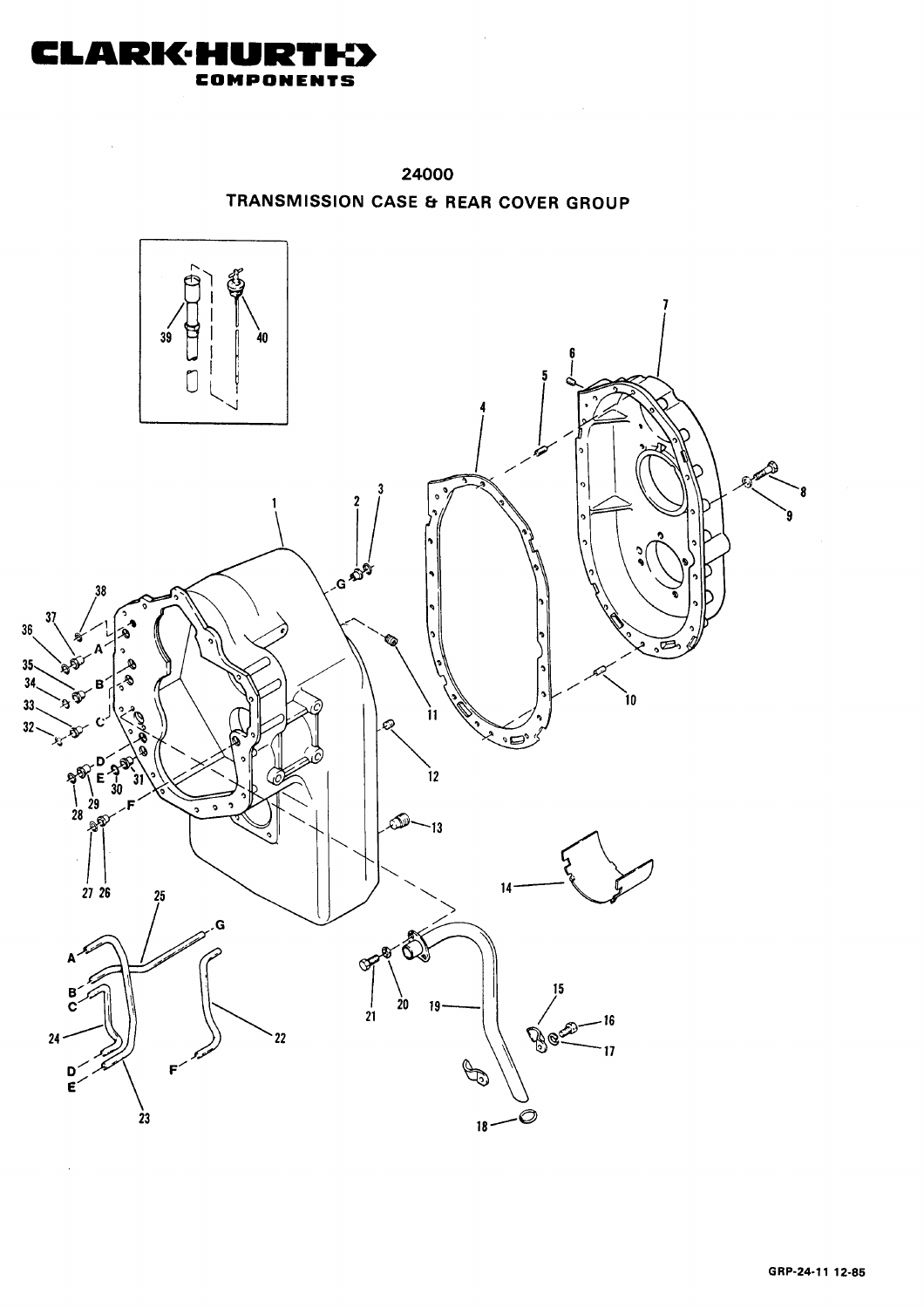

## 18000 TURBINE SHAFT, STATOR SUPPORT, & OIL BAFFLE GROUP - WITH AUXILIARY PUMP DRIVE

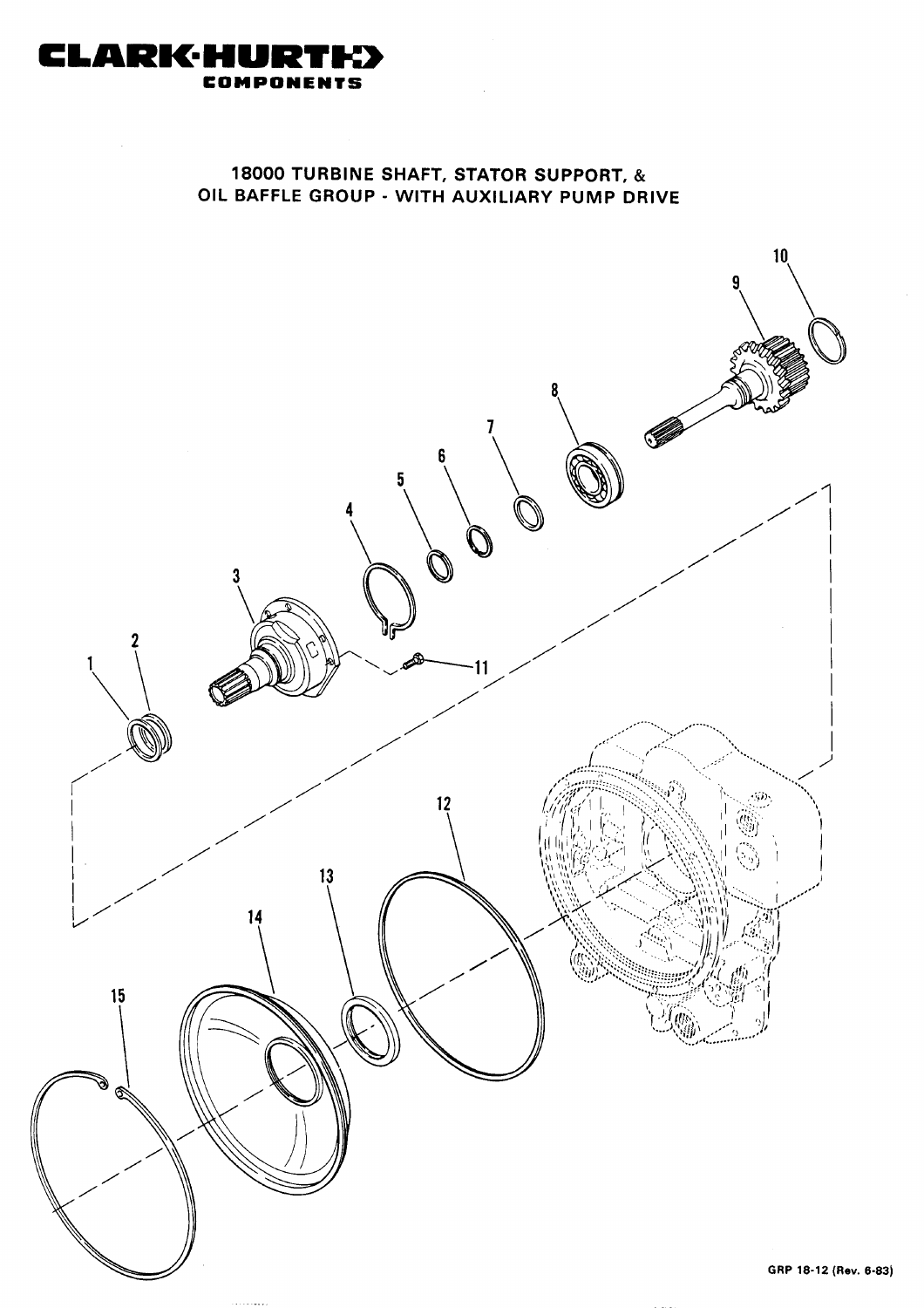

 $\sim$ 

<u>प्राप्तवत</u>

 $\sim$ 

 $\ddot{\phantom{0}}$ 



 $\sim$  1000  $\sim$ 

 $\hat{\mathcal{L}}$ 

 $\bar{z}$ 

GRP-24-31 (Rev. 11-87)

أوالمتعلم وأوجب والأستان والمتار

 $\mathcal{A}^{\mathcal{A}}$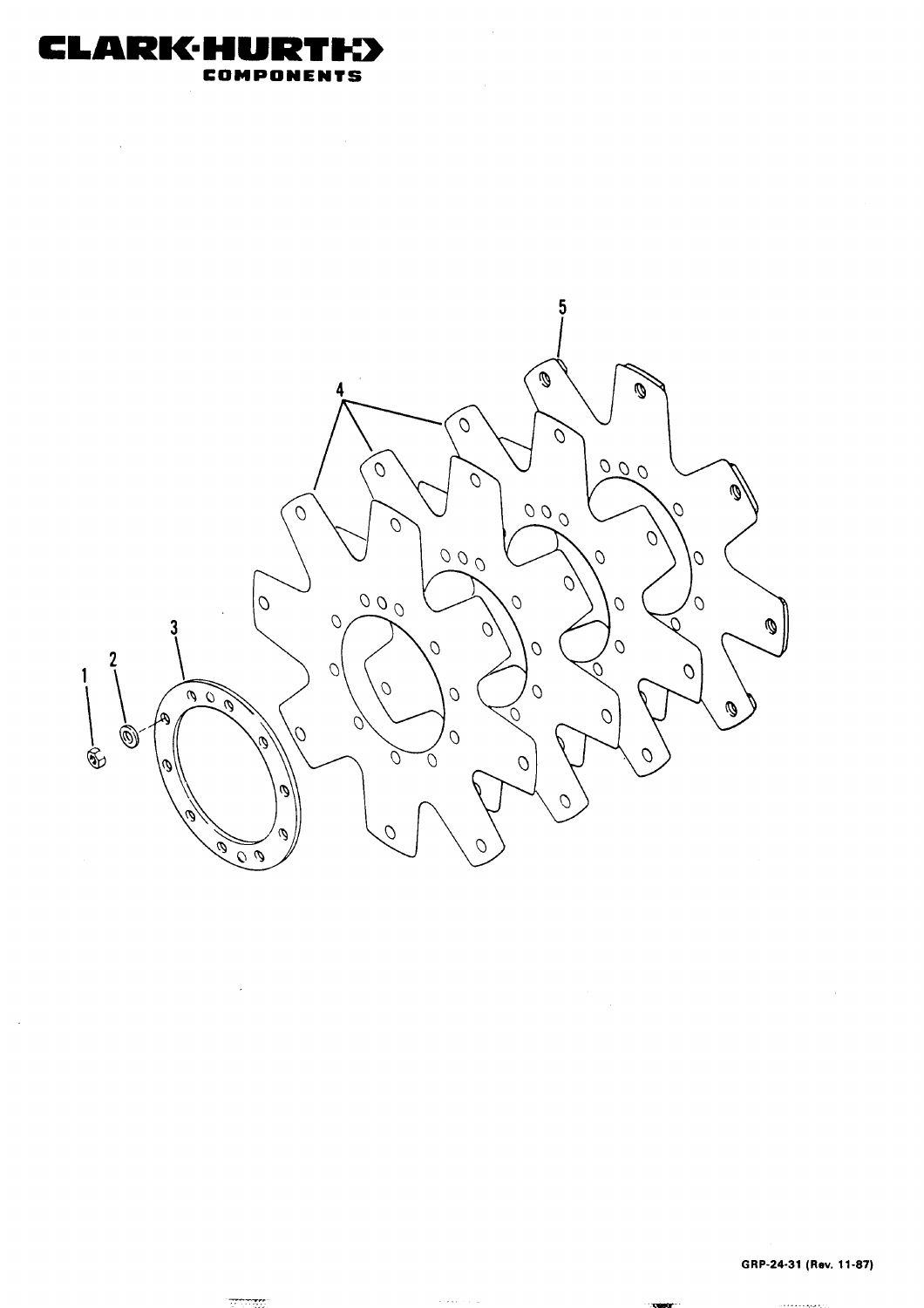

24000 TORQUE CONVERTER ASSEMBLY GROUP



 $\mathcal{L}_{\mathcal{C}}$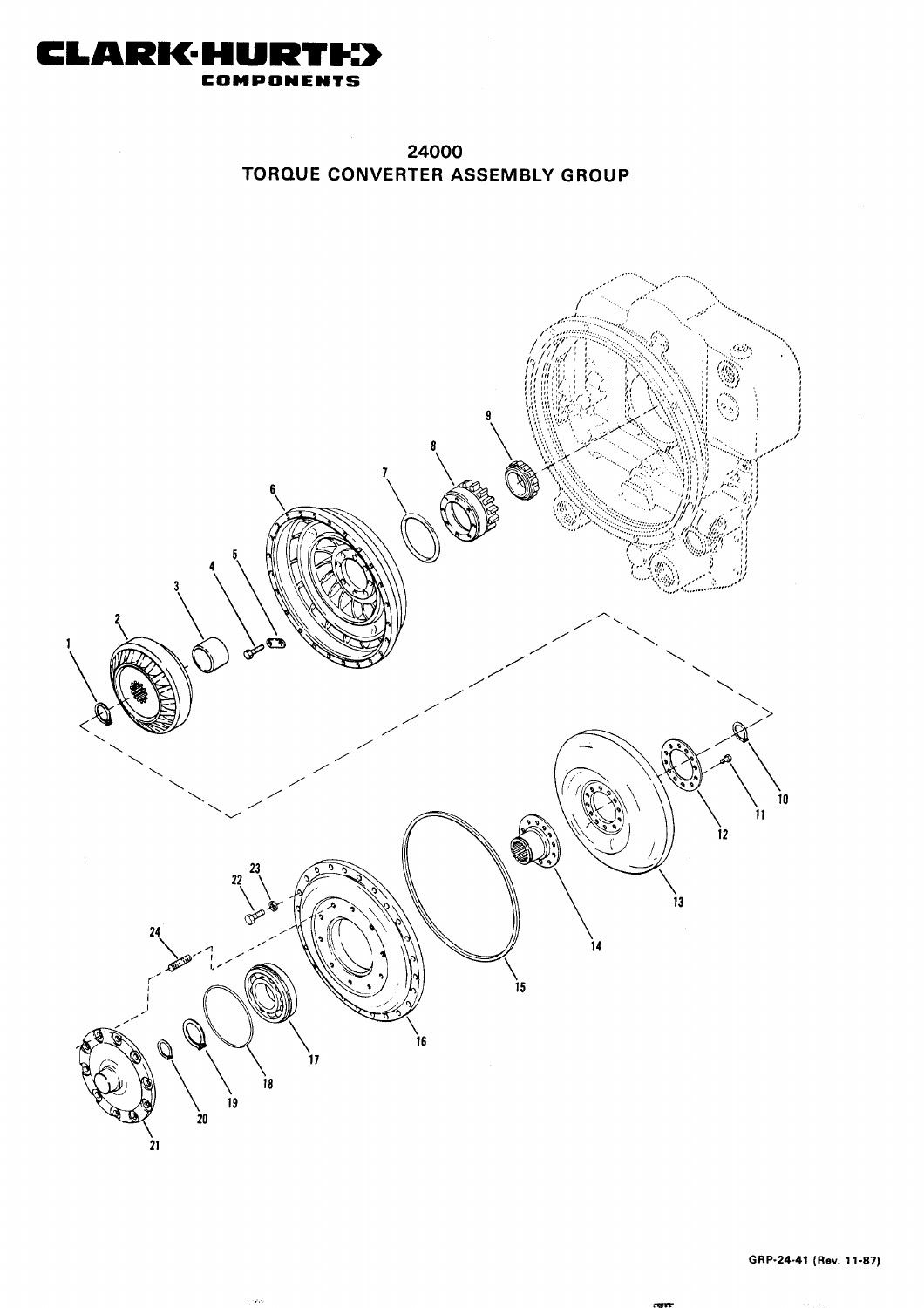

in 2223

 $\bar{z}$ 

18000 **AUXILIARY PUMP DRIVE GROUP** 

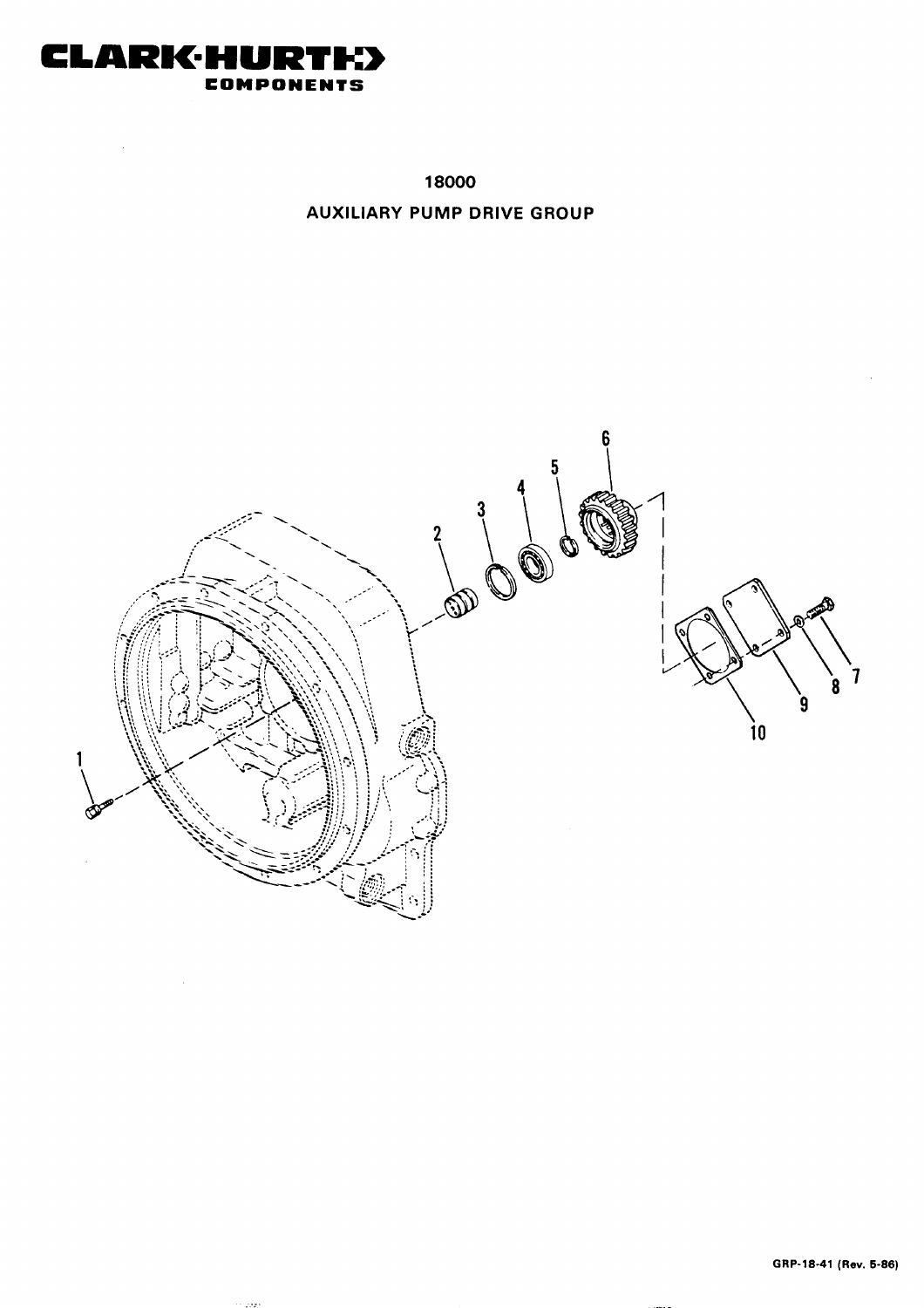

# 18000 CHARGING PUMP DRIVE GROUP

 $\label{eq:2.1} \mathcal{L}(\mathcal{L}) = \mathcal{L}(\mathcal{L}) \mathcal{L}(\mathcal{L}) = \mathcal{L}(\mathcal{L}) \mathcal{L}(\mathcal{L})$ 

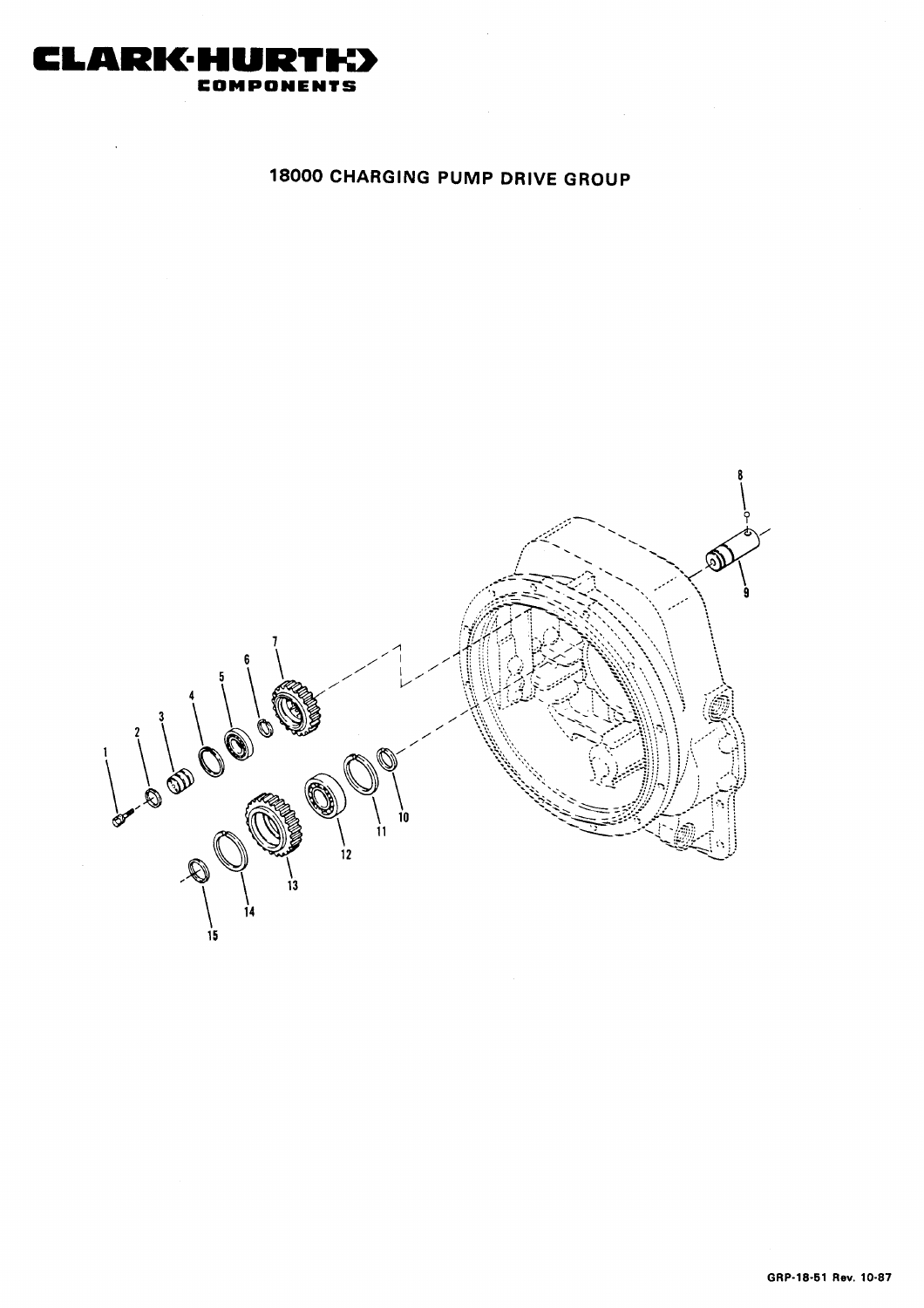

24000 **FORWARD SHAFT GROUP** 

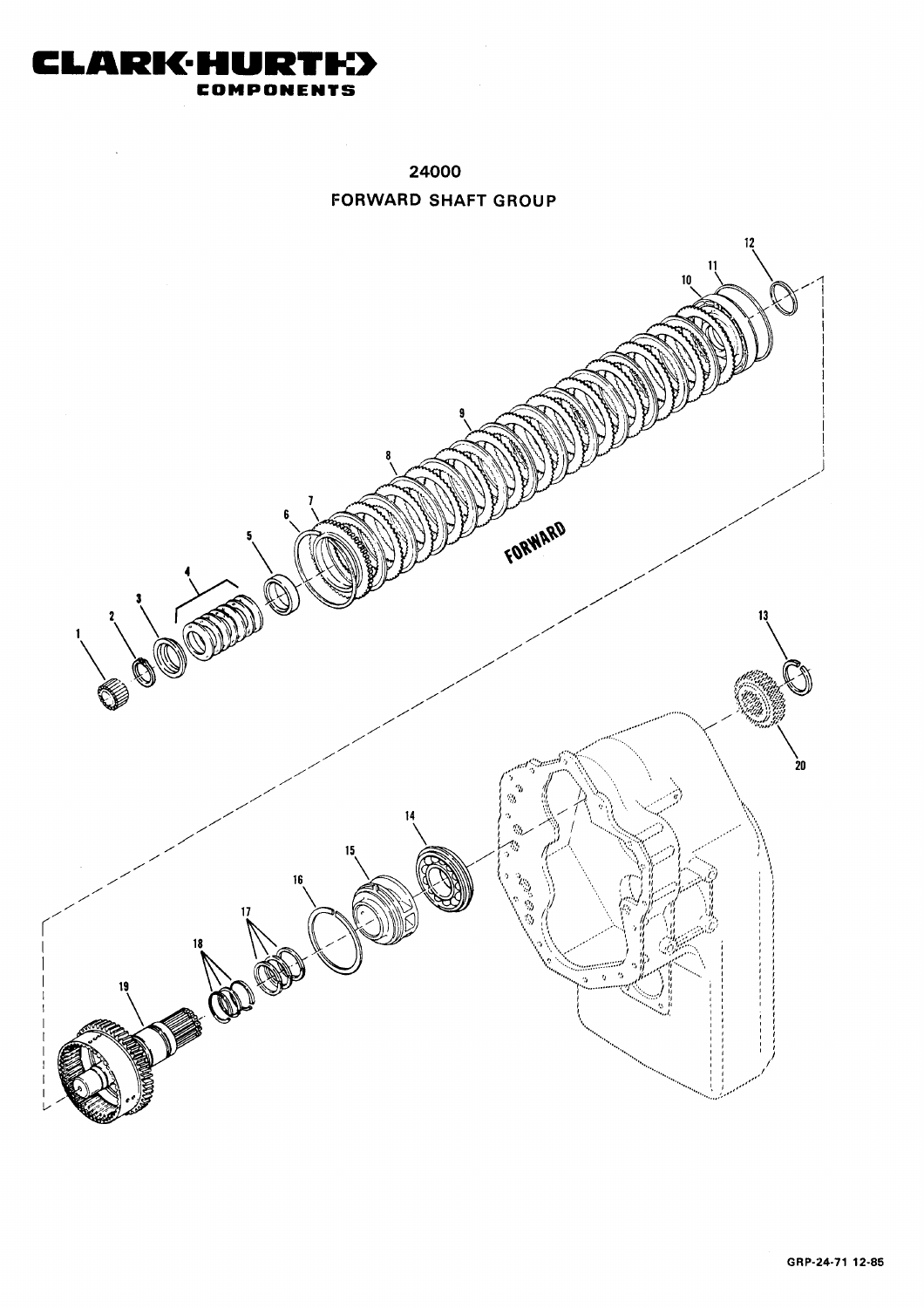

 $\bar{z}$ 

 $\lambda$ 

18000

#### REVERSE IDLER GROUP



Copyright Clark Equipment Company 1989<br>Unpublished material - - All rights reserved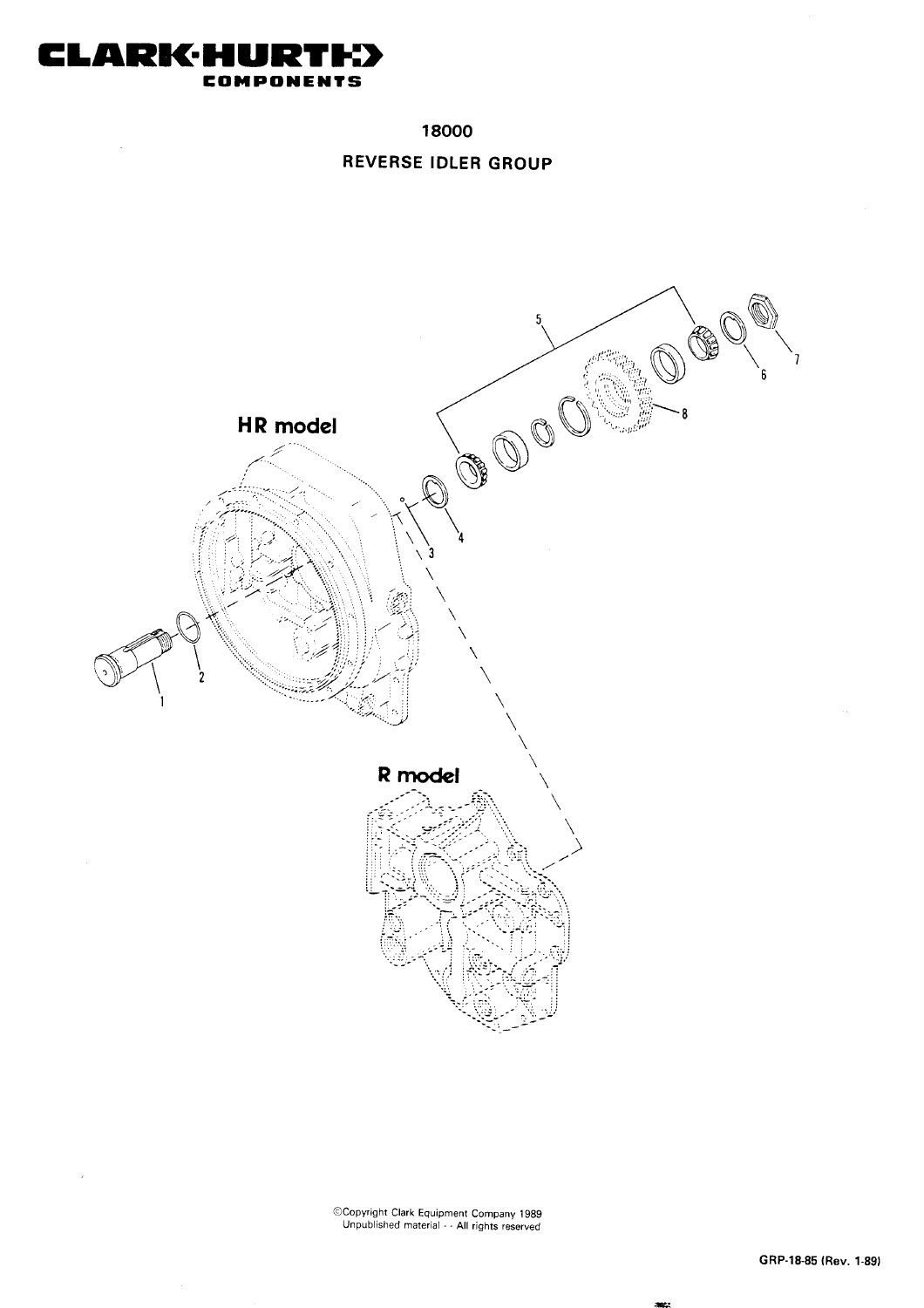

 $\bar{z}$ 

24000

REVERSE & 2ND SHAFT GROUP - 3 SPEED

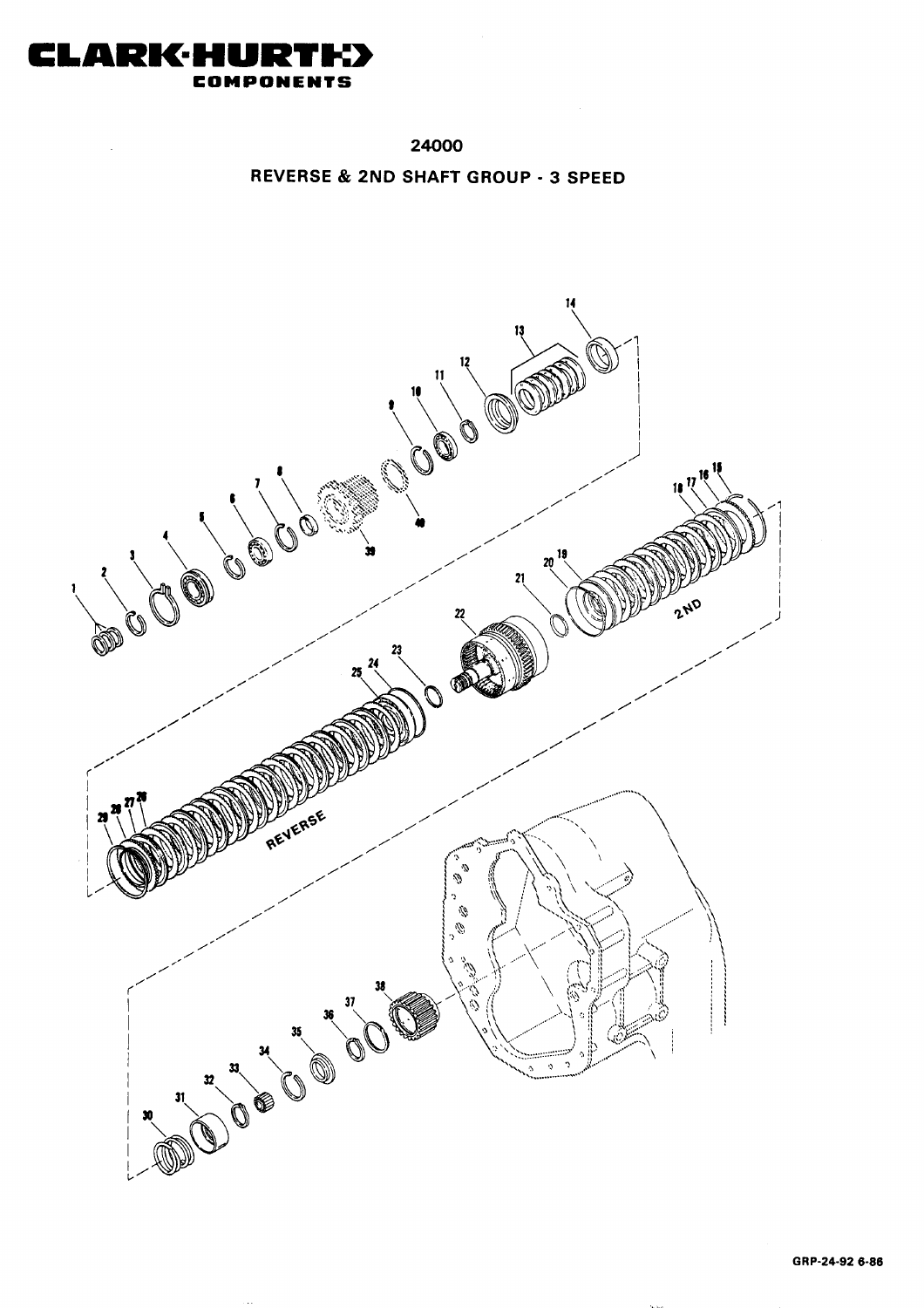

# 24000 LOW SHAFT GROUP



ras se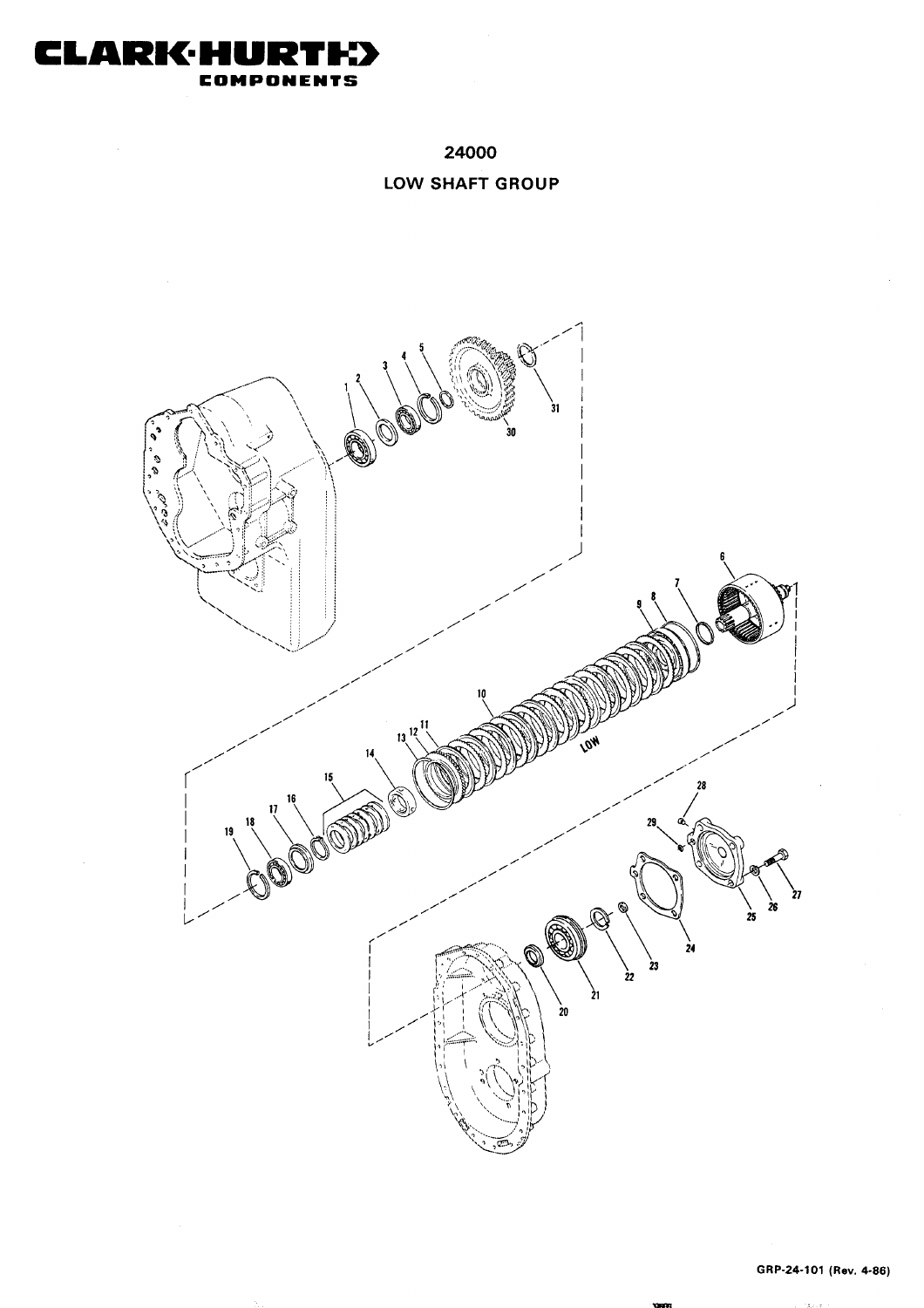

24000

### **3RD SHAFT CLUTCH GROUP**

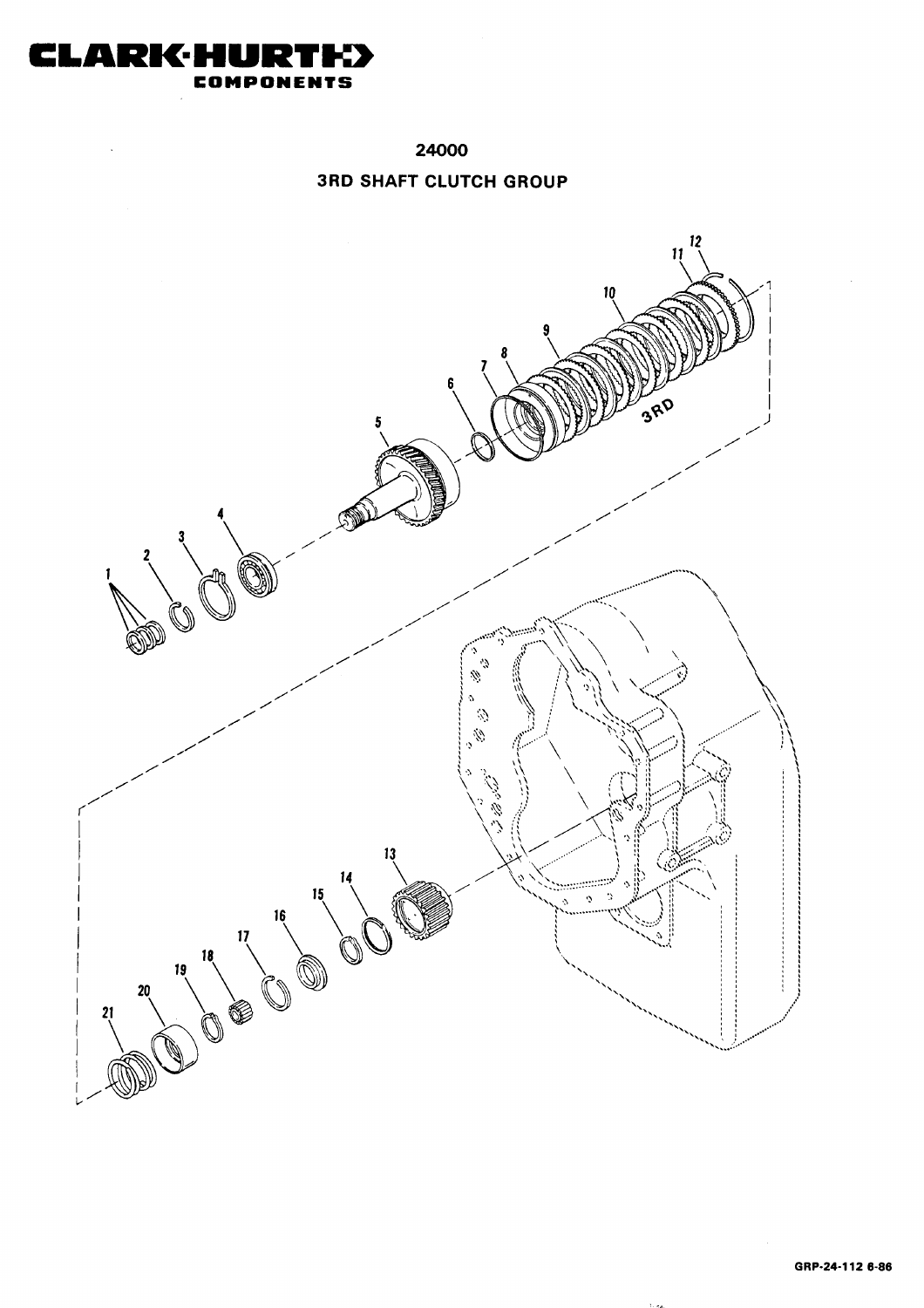

24000 **IDLER SHAFT GROUP** 



ςý.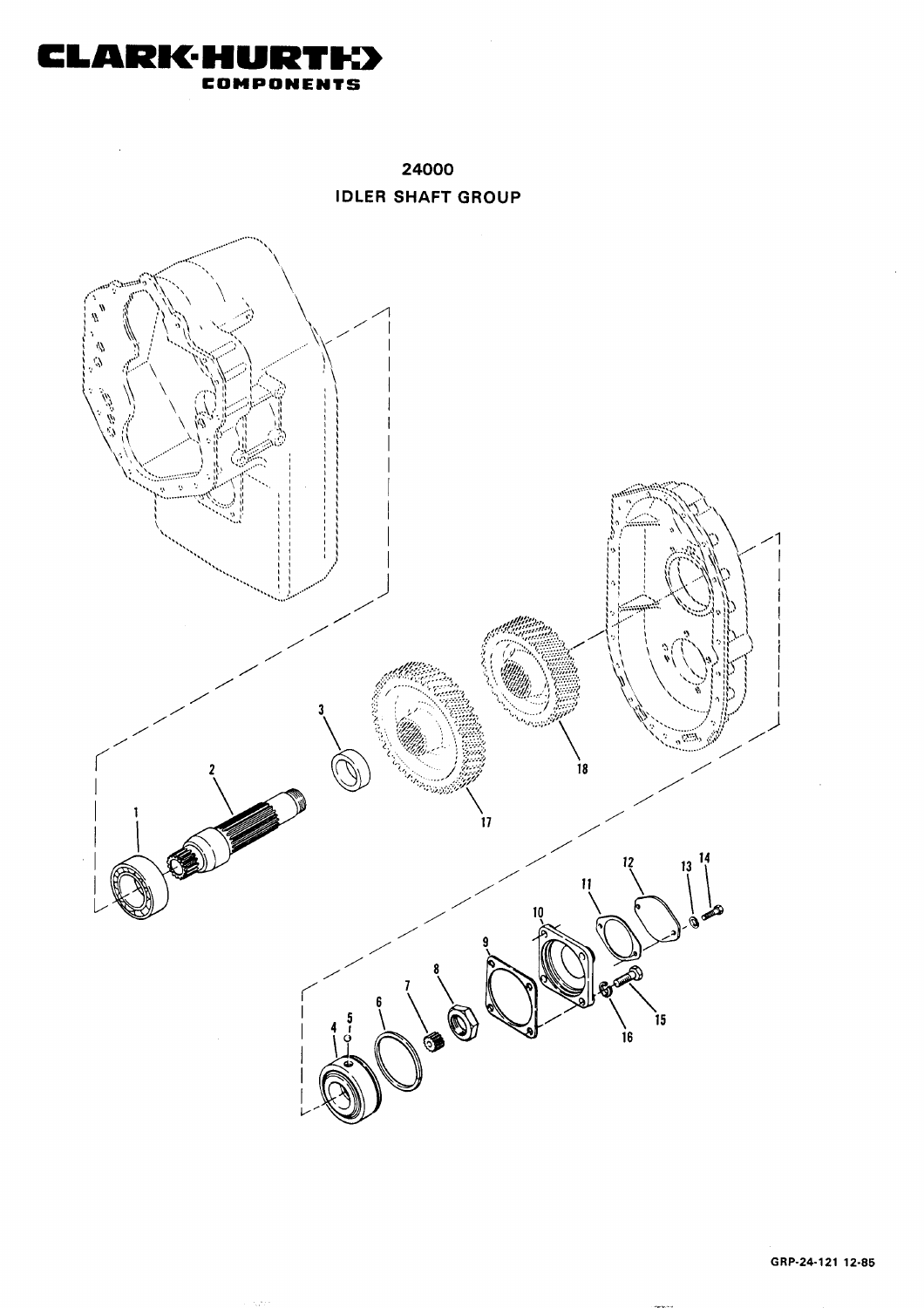

GRP-24-131 12-85

48,691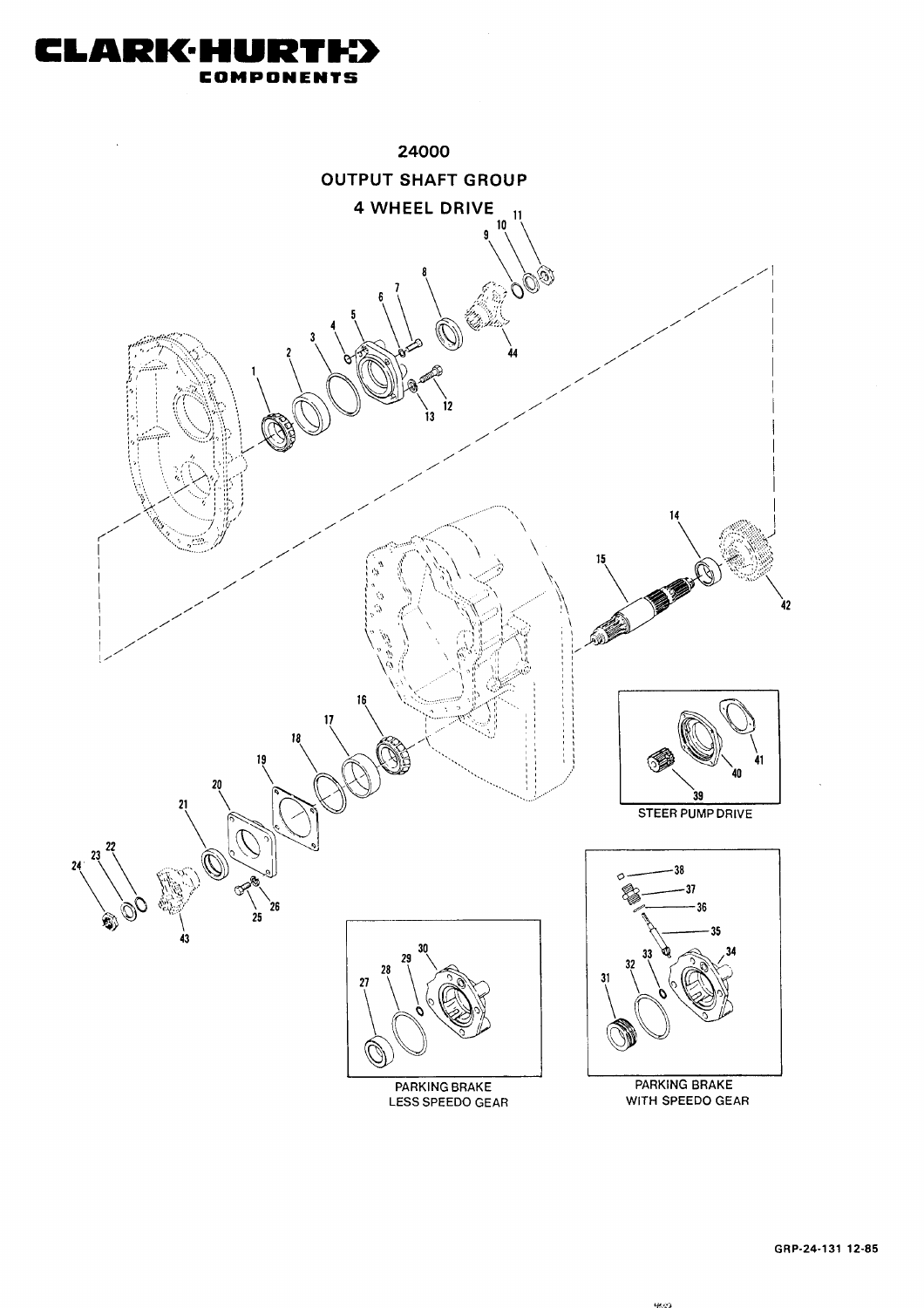

# 18000 CHARGING PUMP & FILTER ASSEMBLY GROUP

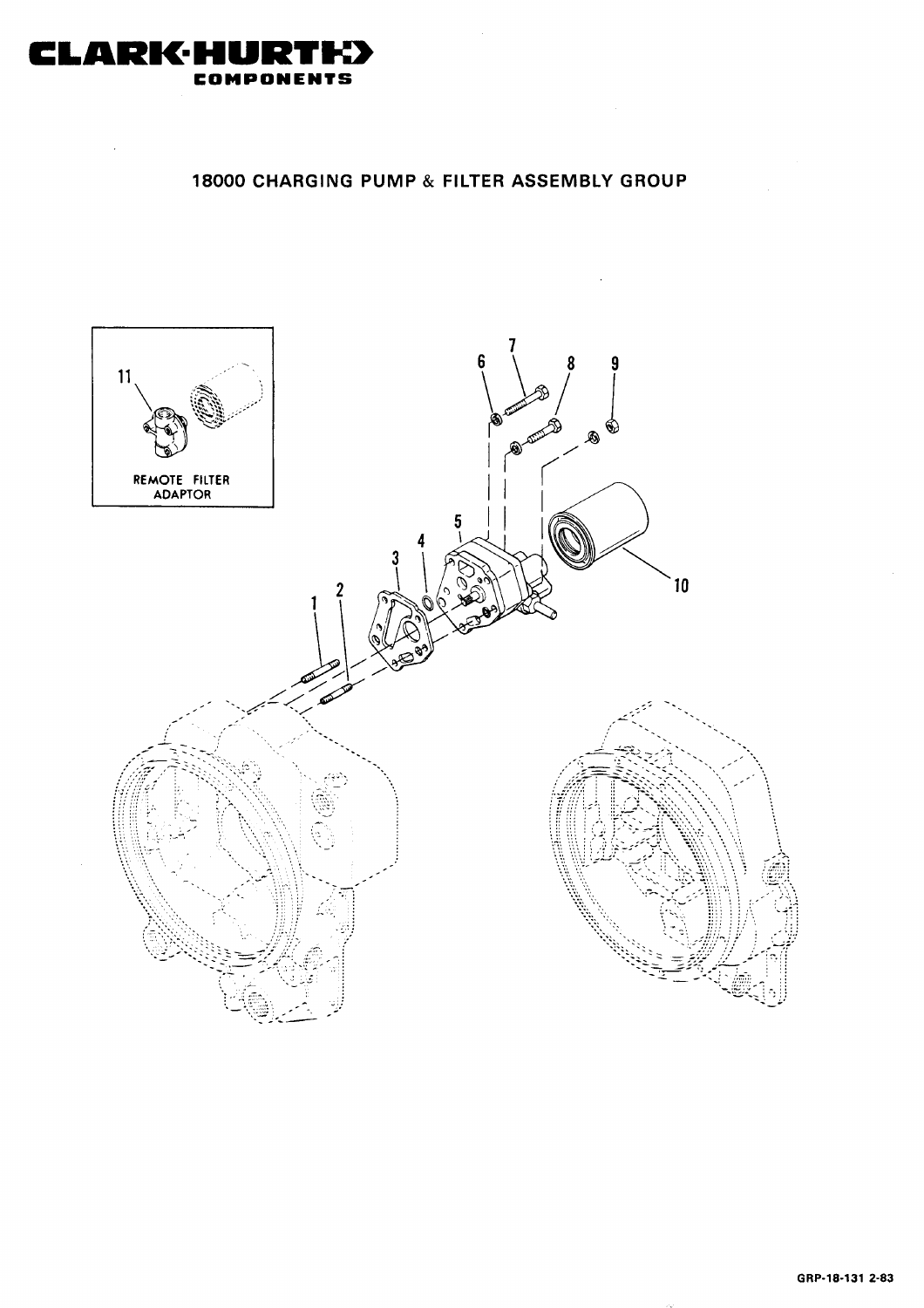

#### 18000 - 6 SPEED ELECTRIC CONTROL VALVE MOUNTING GROUP



.<br>Marie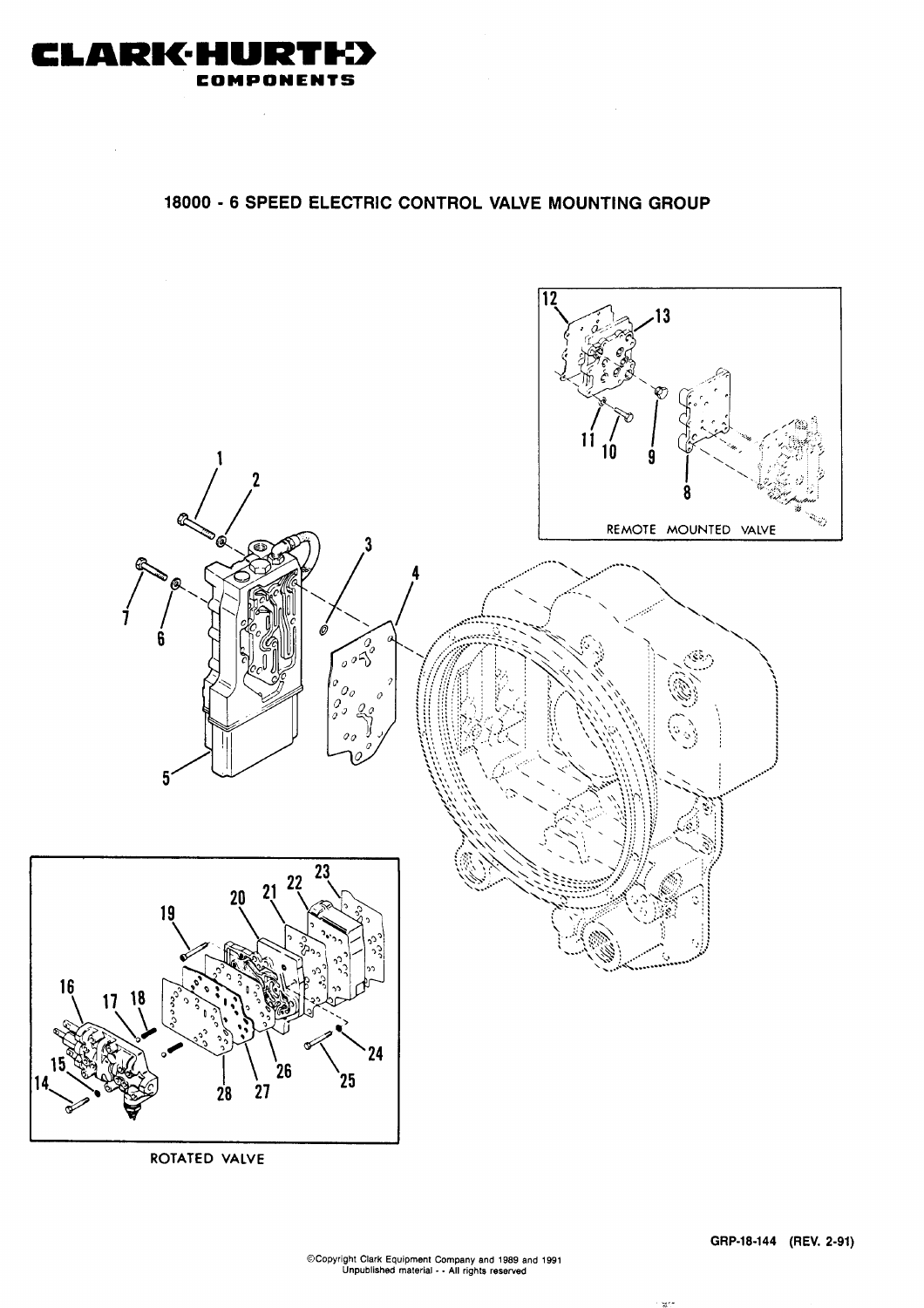**HYDRAULIC DECLUTCH** 

. . . . . . . . . .

 $\frac{1}{2} \frac{1}{2} \frac{1}{2} \frac{1}{2} \frac{1}{2} \frac{1}{2} \frac{1}{2} \frac{1}{2} \frac{1}{2} \frac{1}{2} \frac{1}{2} \frac{1}{2} \frac{1}{2} \frac{1}{2} \frac{1}{2} \frac{1}{2} \frac{1}{2} \frac{1}{2} \frac{1}{2} \frac{1}{2} \frac{1}{2} \frac{1}{2} \frac{1}{2} \frac{1}{2} \frac{1}{2} \frac{1}{2} \frac{1}{2} \frac{1}{2} \frac{1}{2} \frac{1}{2} \frac{1}{2} \frac{$ 





18000 ELECTRIC CONTROL VALVE ASSEMBLY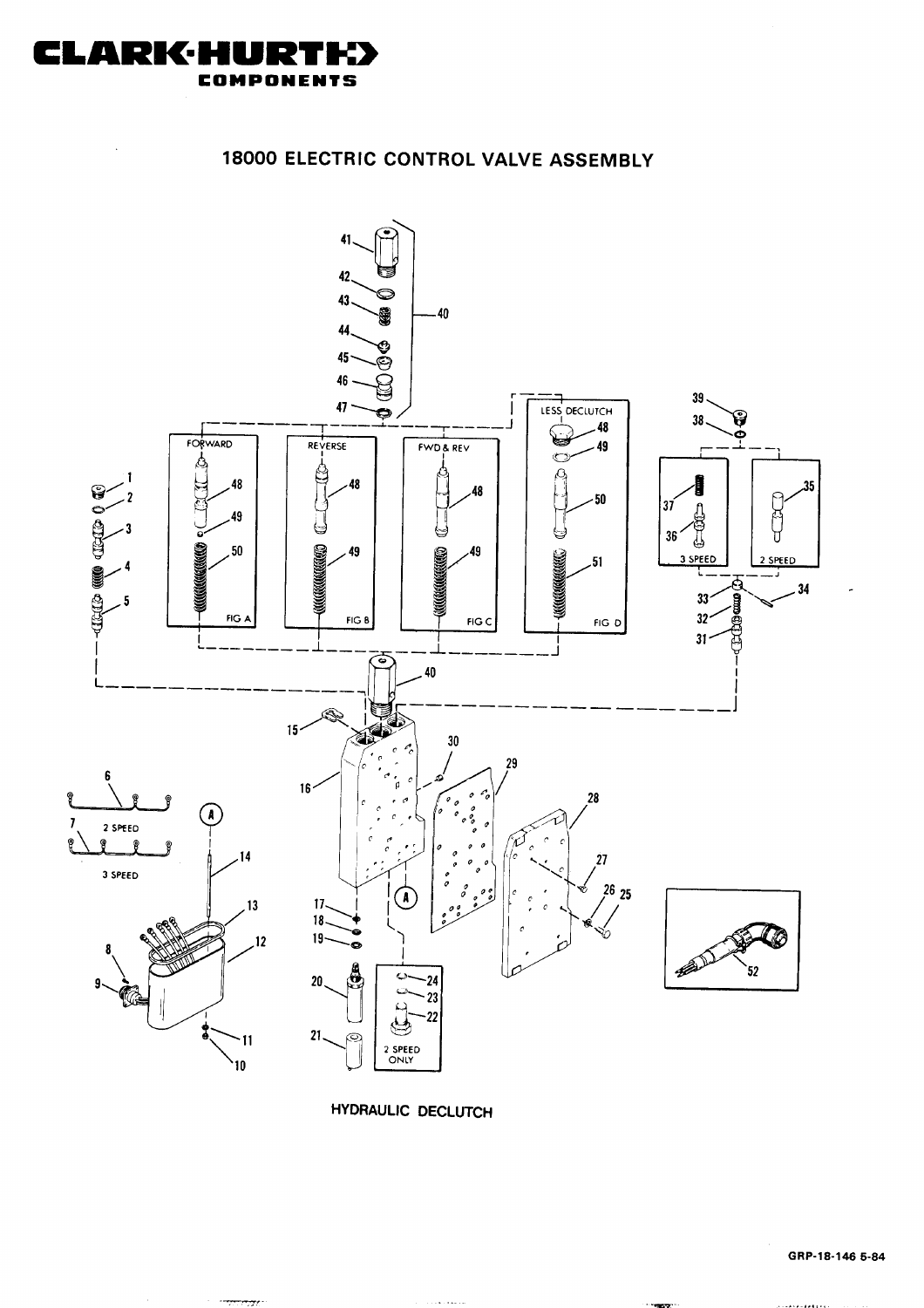

# **Part Stocking Recommendation**

The table below is a minimum spare parts inventory recommendation designated by letter code in each Service Parts List. Each letter code indicates a percentage for determining stock quantities to support the field population. Any quantity less than 1 or partial quantities need not be stocked.

| Letter Code                                                                                   | Percentage | <b>Example</b>                                                        |
|-----------------------------------------------------------------------------------------------|------------|-----------------------------------------------------------------------|
| A                                                                                             | 15%        | Part quantity = 10 per unit                                           |
|                                                                                               |            | Field Population = $240$ units                                        |
|                                                                                               |            | Recommended stock = 240 units x 10 per unit x $.15 = 360$ parts       |
| B                                                                                             | 10%        | Part quantity = 4 per unit                                            |
|                                                                                               |            | Field Population = $66$ units                                         |
|                                                                                               |            | Recommended stock = 66 units x 4 per unit x $.10 = 26.4$ or 26 parts  |
| C                                                                                             | 6%         | Part quantity = $2$ per unit                                          |
|                                                                                               |            | Field Population = $203$ units                                        |
|                                                                                               |            | Recommended stock = 203 units x 2 per unit x $.06 = 24.4$ or 24 parts |
| D                                                                                             | 4%         | Part quantity = $AR^*$                                                |
|                                                                                               |            | Field Population = $42$ units                                         |
|                                                                                               |            | Recommended stock = 42 units x 3 per unit x.04 = 5.04 or 5 parts      |
| Е                                                                                             | 2%         | Part quantity = 1 per unit                                            |
|                                                                                               |            | Field Population = $75$ units                                         |
|                                                                                               |            | Recommended stock = 75 units x 1 per unit x $.02 = 1.5$ or 1 part     |
| *Part quantities denoted by "AR" (as required) should be ordered by a quantity of 3 per unit. |            |                                                                       |